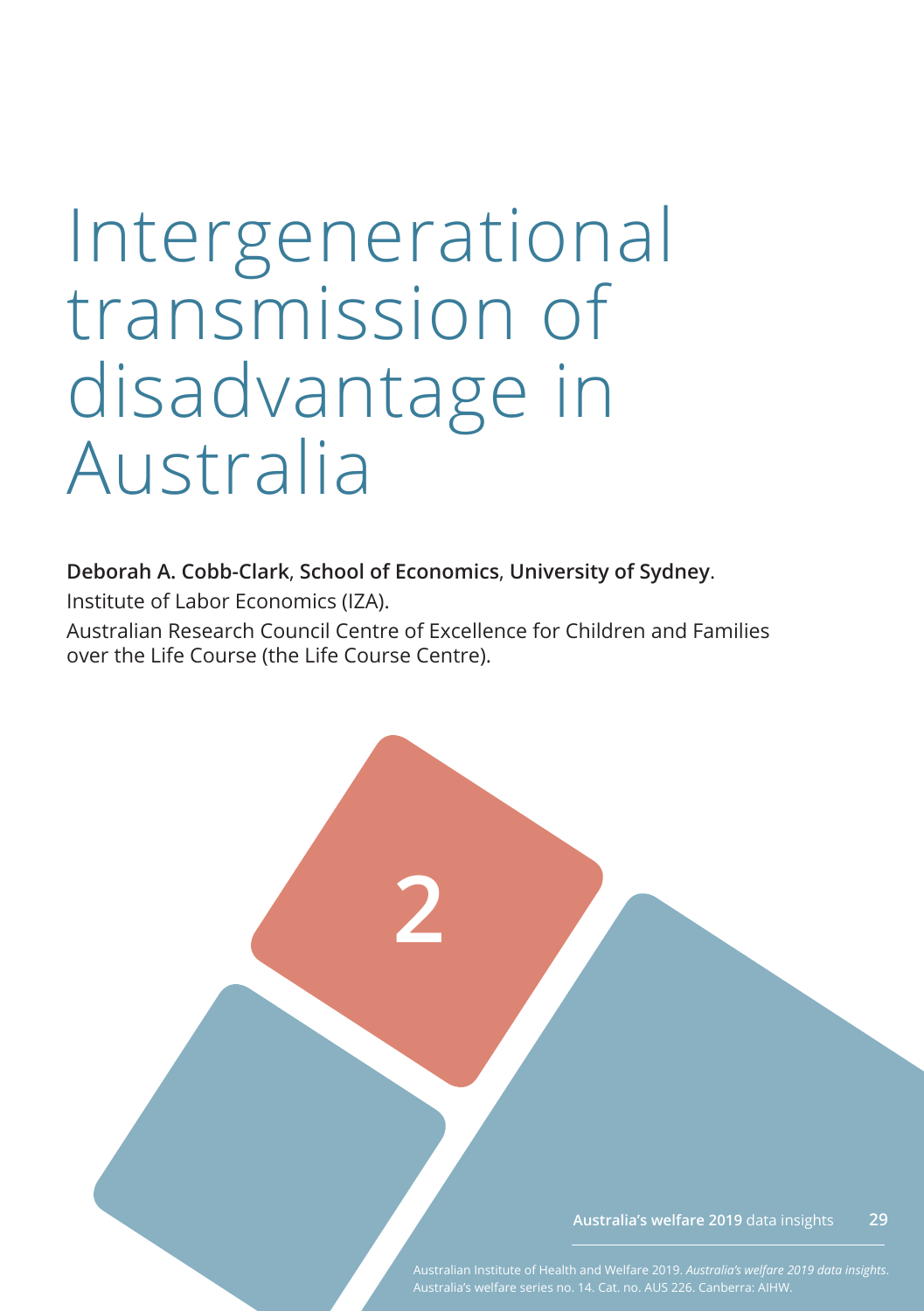Globally, there is a widening divide in the wellbeing of people at the top of the socioeconomic ladder and people at the bottom. Despite tremendous economic growth, more than 75% of people in developing countries are living in societies that are more unequal today than they were in the 1990s (UNDP 2013). In Organisation for Economic Co-operation and Development (OECD) countries, the ratio of average disposable income in the top versus the bottom decile now stands at 9.5; up from around 7 in the 1980s (Keeley 2015).

Australia has not been immune to these global trends. Although the exact level and trend in income inequality depends on the data source and measure considered, income inequality today is higher than it was in the 1980s, though there appears to have been little change since the mid-2000s (see ABS 2019; Whiteford 2015; Wilkins 2014, 2015). Wealth is also becoming more unequally distributed. The latest data from the Australian Bureau of Statistics (2019) suggests that while the middle 20% and the top 20% of Australian households have experienced a real increase in average net worth from 2003-04 to 2017-18, the bottom 20% did not experience any real increase over this period. In 2017-18, the top 20% owned 63% of total household wealth, the middle 20% owned 11% and the bottom 20% owned less than 1%; the mean net worth of the wealthiest 20% was more than 90 times that of the lowest 20% of households. Rising property values and superannuation balances are the two most important contributors to increasing household wealth (ABS 2019).

Rising inequality pulls the rungs of the socioeconomic ladder further apart, reducing social mobility by making it harder for disadvantaged Australian children to avoid becoming disadvantaged adults.

This article provides an overview of the Australian evidence on the extent to which socioeconomic disadvantage is transmitted from one generation to the next. While there is a large literature on the intergenerational transmission of education, occupation and social status, the focus here is on disadvantage as seen through the lens of income (earnings) and welfare receipt.<sup>1</sup> The goal is to place the Australian evidence in the international context and identify key data and knowledge gaps.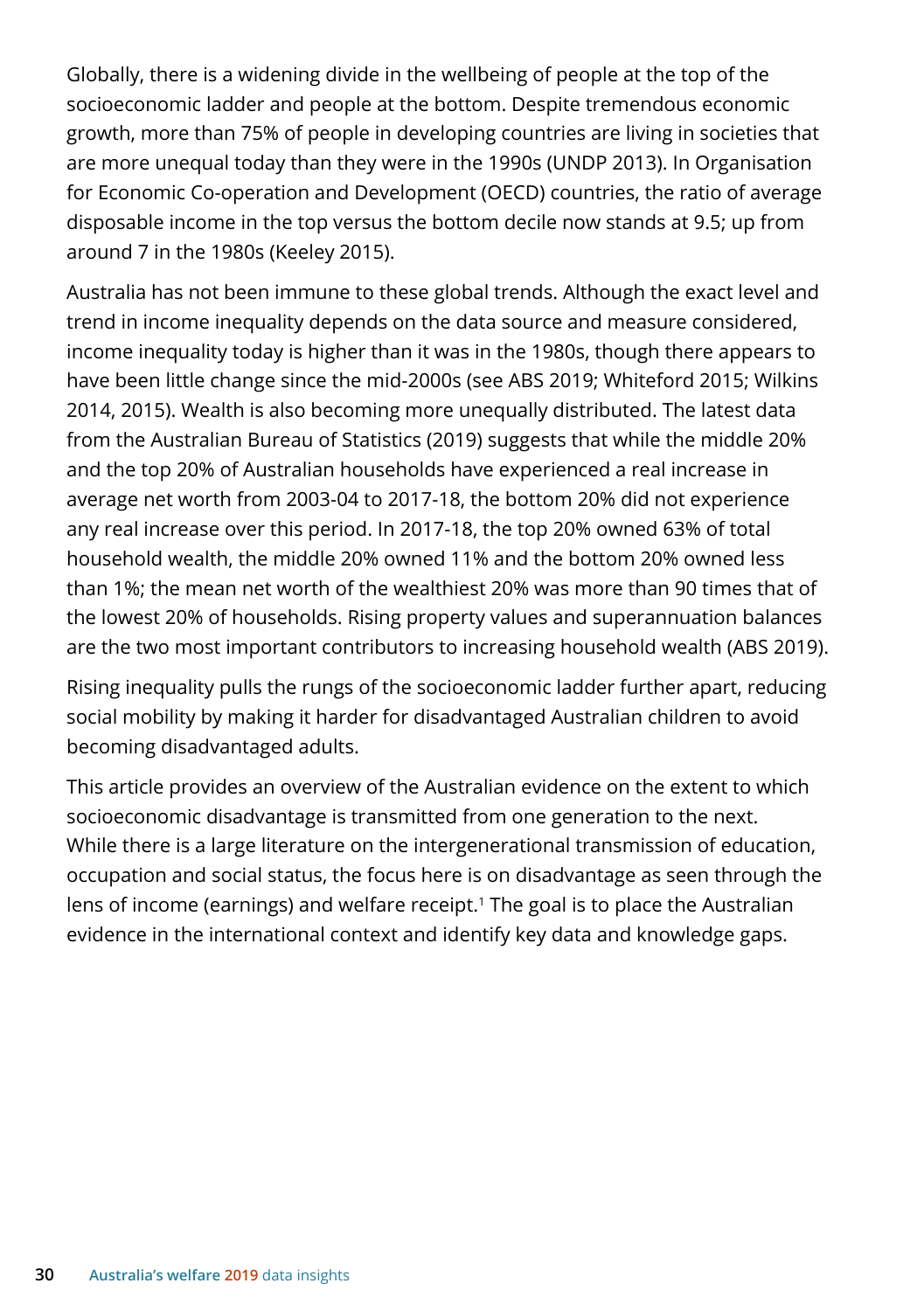## **The nexus between intergenerational disadvantage and social mobility**

Socioeconomic disadvantage is a multifaceted concept reflecting not only people's lack of economic resources, but also their social exclusion, missing political voice and limited aspirations. Disadvantage can persist within communities—and across generations—whenever there is a lack of social and economic opportunities for vulnerable people and their families.

Constrained social mobility imposes costs on society. A lack of upward social mobility at the bottom of the distribution means that many people's talents are squandered, undermining productivity and economic growth (OECD 2017). At the same time, a lack of social mobility at the top of the distribution 'may translate into persistent rents for a few at the expense of many, due to unequal access to educational, economic or financial opportunities' also resulting in inefficiencies (OECD 2018:13). Perceptions matter. The prospects for upward mobility have been linked to greater life satisfaction and improved wellbeing, while pessimism about social mobility can undermine social cohesion and the democratic process (OECD 2018).

Ultimately, any reduction in intergenerational disadvantage in Australia must come from reducing the persistence in socioeconomic position and increasing the opportunities for social mobility.

# **Intergenerational earnings and income**

Economists rely on intergenerational earnings elasticities as a simple indicator of the persistence of economic advantage. A larger elasticity implies a greater degree of intergenerational persistence. An elasticity of 0.3, for example, implies that a 10% increase in parents' earnings is associated with a 3% increase in their children's earnings. An elasticity of zero indicates that the earnings of parents and children are unrelated, while the elasticity will be closer to 1 if parents and children occupy the same position in the earnings distribution. Greater earnings persistence across generations results in less social mobility, leaving children's feet more firmly fastened to their parents' rung on the socioeconomic ladder.

Constructing intergenerational elasticities is both data intensive and methodologically difficult; estimates are sensitive (sometimes highly sensitive) to the way they are constructed. We virtually never observe the earnings of parents and their adult children at the same stage of life, for example, implying that earnings must be predicted for one generation or the other. Short study periods (Mazumder 2005; Page 2004) and measurement error (Bowles & Gintis 2002; Solon 1992; Zimmerman 1992) both tend to result in attenuation bias, leading to smaller estimates of intergenerational persistence. Consequently, it is important to consider the underlying data and method when comparing estimates across studies. See Table 2.1 at the end of this article for an overview of the studies discussed below.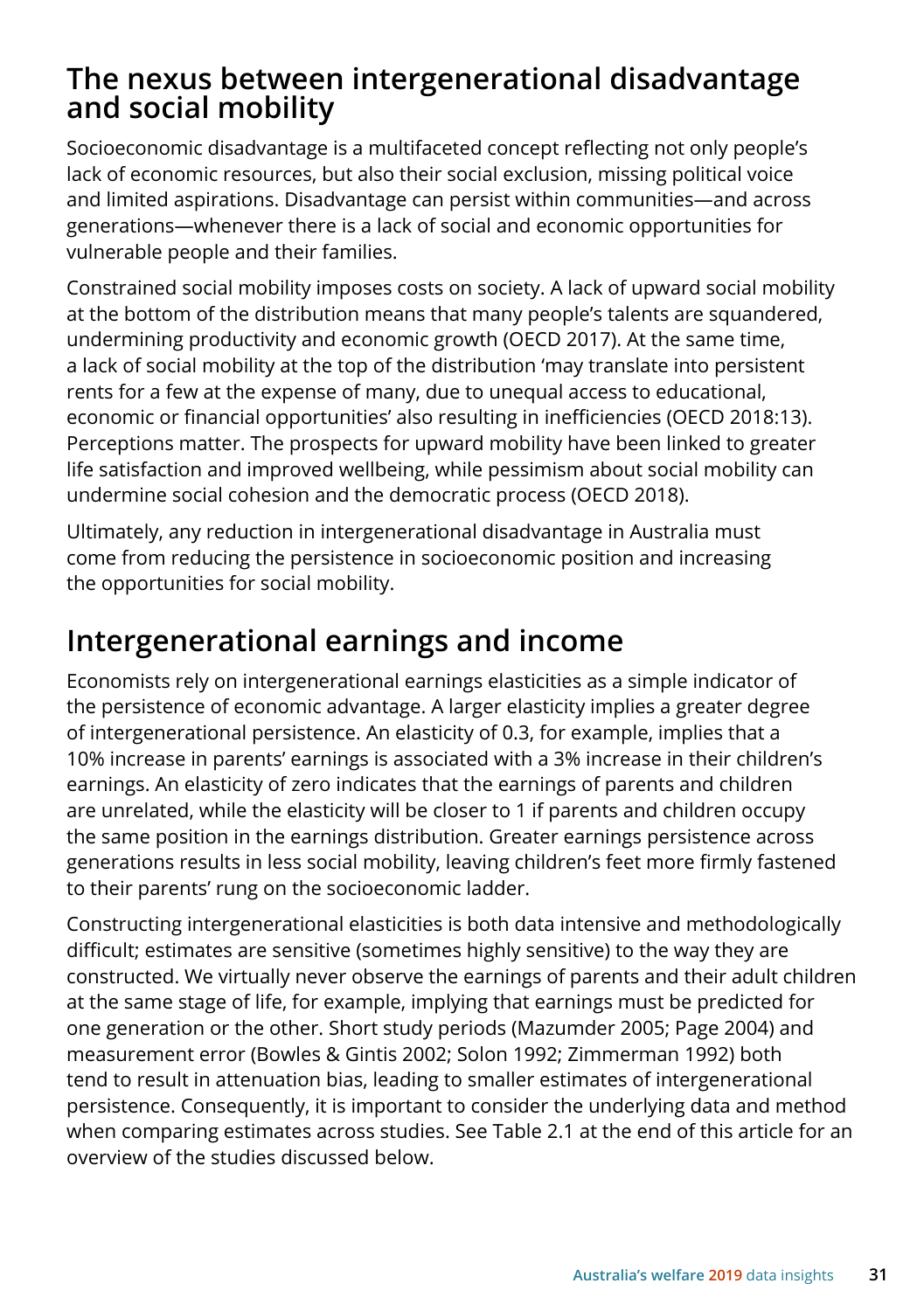## **Early Australian evidence**

Leigh (2007) is the first to document the degree of intergenerational earnings mobility in Australia. He estimates earnings elasticities for sons born between 1911 and 1979 using occupation-specific predictions of their fathers' earnings. His results imply that if an Australian father's earnings increased by 10%, his son's earnings would rise by 2%–3%. Applying the same method to United States data results in a significantly higher intergenerational elasticity, indicating that mobility is higher in Australia than in the United States. Earnings mobility for native-born fathers and sons is very similar in the 2 countries; however, immigrants are less socially mobile, particularly in the United States.

Leigh's work has been particularly influential in allowing Australian evidence to weigh in on the international debate on social mobility. Many experts have noted that countries with high social mobility tend to have low inequality—a relationship that former United States presidential adviser Alan Krueger dubbed 'The Great Gatsby Curve' (see Corak 2013; Mendolia & Siminski 2016). Leigh's (2007) elasticity estimates imply that, in the international context, Australian social mobility is relatively high given its degree of inequality (Corak 2013).

## **New Australian evidence**

Five new studies re-examining Leigh's (2007) original estimates of Australian social mobility have been published since 2016. Four of them utilise similar estimation samples drawn from the Household, Income and Labour Dynamics in Australia (HILDA) Survey, allowing researchers to replicate results and draw inferences about the impact of alternative methods on the resulting estimates. The fifth uses tax records to estimate the intergenerational mobility of people born between 1978 and 1982.

Mendolia and Siminski (2016) estimate intergenerational earning elasticities for men (sons) aged 25–54 using 12 waves of HILDA data. They closely follow Leigh's (2007) estimation approach in predicting fathers' earnings (using their 4-digit occupations) and rescaling estimates using a United States benchmark to adjust for the attenuation bias that results from this imputation.<sup>2</sup> They use considerably more data than Leigh, however, which increases estimation precision. Mendolia and Siminski's preferred estimates imply that a 10% increase in a father's earnings is associated with a 3.5% increase in his son's earnings; a substantially higher degree of intergenerational persistence than that estimated by Leigh. They conclude that Australian social mobility is not particularly high and is consistent with its level of inequality.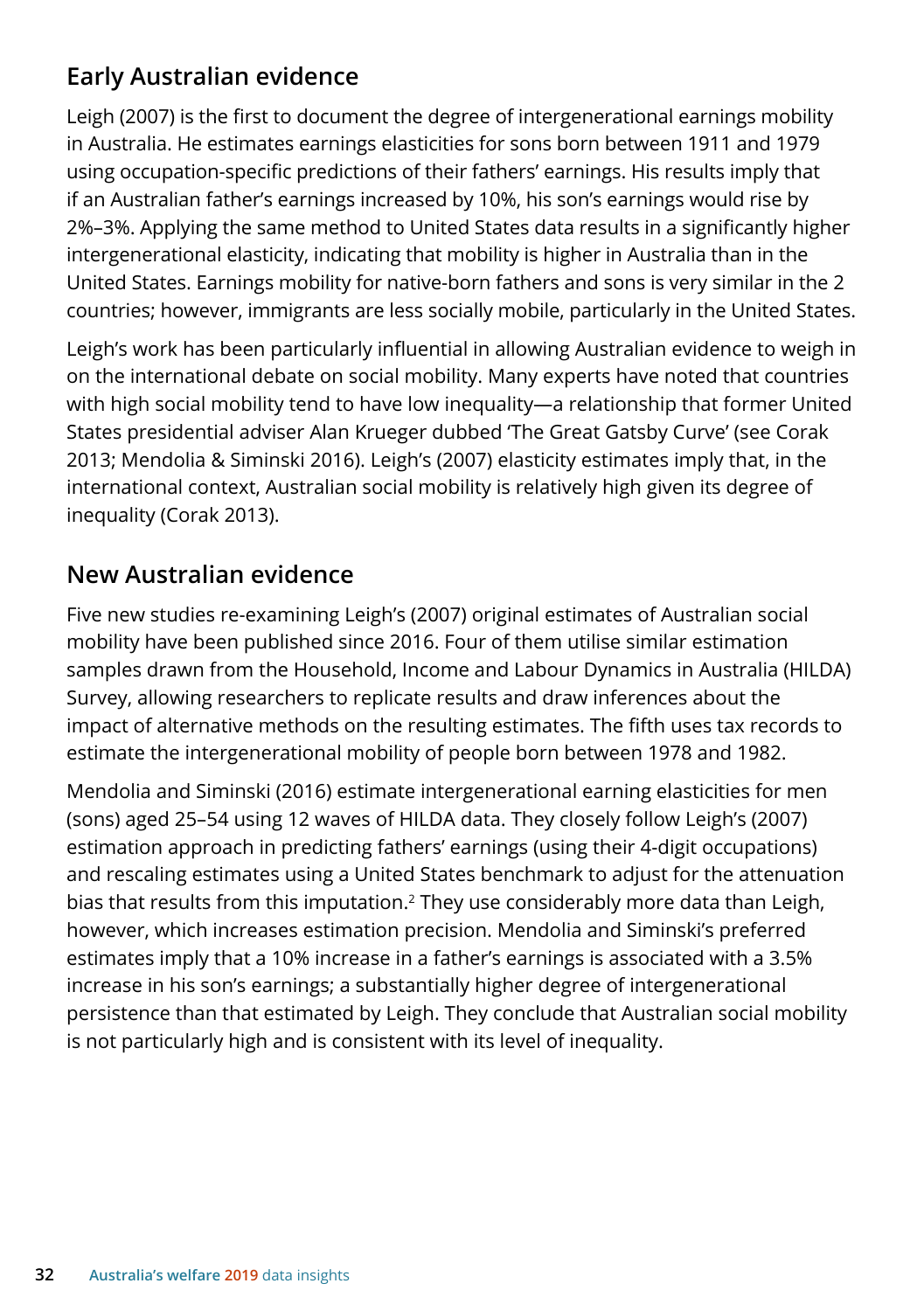Huang and others (2016) adopt a different methodological approach, estimating father–son earnings elasticities using a 2-stage panel data model estimated with HILDA data from 2001 to 2013. Unlike Mendolia and Siminski (2016), they do not adjust for the measurement error associated with imputing fathers' earnings. They make a contribution in examining the sensitivity of their elasticity estimates to: (i) alternative earnings measures (hourly, weekly, annual); and (ii) the level of occupational aggregation (2-, 3- or 4-digit) used in predicting fathers' earnings. The preferred estimates of Huang and others (2016) imply that a 10% increase in fathers' hourly earnings results in a 2.4%–2.8% increase in their sons' hourly earnings. Estimates range, however, from 1.1% to 3.0%, confirming the sensitivity of estimated earnings elasticities to the method and data used.

Fairbrother and Mahadevan (2016) provide the only Australian estimates of intergenerational earnings elasticities for mothers and daughters as well as for fathers and sons. Like others, they also rely on multiple waves of HILDA data (specifically from 2001 to 2013) and predict parental earnings based on their occupation when the respondent was aged 14. Their estimates imply that a 10% increase in fathers' hourly earnings is associated with a 2.0% increase in their sons' hourly earnings and a 0.8% increase in the hourly earnings of their daughters (see Table 2.1). In comparison, a 10% increase in mothers' annual earnings is linked to a 1.5% increase in their daughters' hourly earnings and a 1.6% increase in the hourly earnings of their sons. Interestingly, the gender pattern in annual earnings elasticities is substantially different; father–son and mother–son annual earnings elasticities are slightly lower than are hourly earnings elasticities, while father–daughter annual earnings elasticities are slightly higher and mother–daughter annual earnings elasticities more than double. Thus, decisions about how much to work contribute to the intergenerational persistence in economic advantage between Australian mothers and their daughters.

None of the previous 4 studies discussed above (including Leigh's) use truly intergenerational data. Murray and others (2017) provide the first estimates of intergenerational mobility for Australia that are based on directly observed incomes for parents and their children. They focus on young people born between 1984 and 1986 who were aged 15–17 in 2001 when the HILDA Survey commenced. This allows them to identify 489 parent–child pairs with HILDA earnings data for both generations. Adopting a methodological approach used by Chetty and others (2014) to estimate intergenerational elasticities from United States federal income tax data, the authors calculate that a 10% increase in parental household income is associated with a 2.8% increase in the household income of adult children. This estimate rises to 4.1% once an adjustment for potential attenuation bias is made.<sup>3</sup>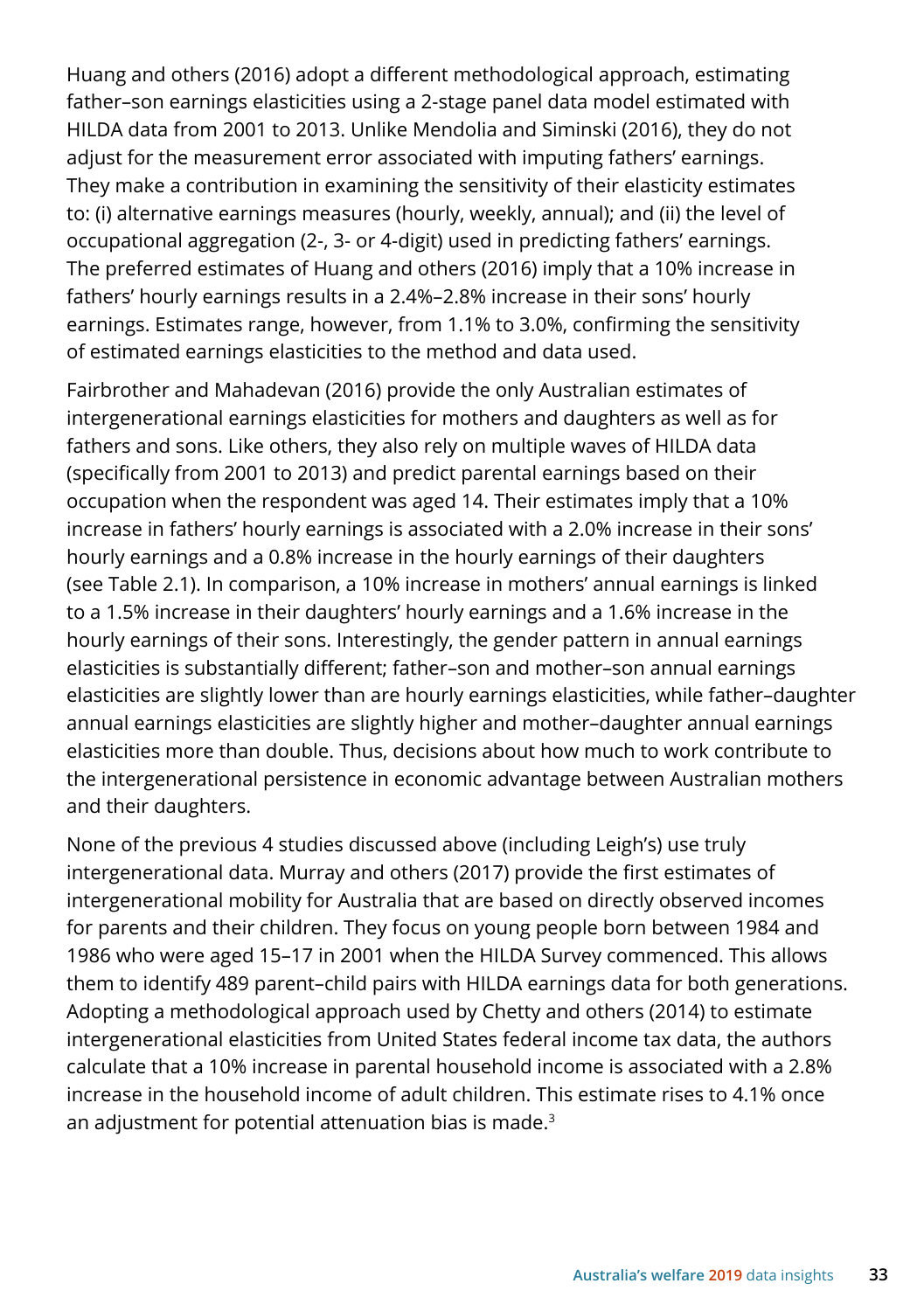In recent work, Deutscher and Mazumder (2019) estimate intergenerational mobility using income tax data—the Australian Taxation Office (ATO) Australian Longitudinal Individuals File—from 1991 to 2015. The data cover over a million Australians born between 1978 and 1982, 90% of whom can be linked to their parents through applications for tax file numbers (see Deutscher 2018 for details). The authors find that the intergenerational elasticity in total income is 0.185, while the rank correlation is 0.215, suggesting that Australia is among the most mobile countries in the world. Producing the first regional estimates of intergenerational mobility in Australia, Deutscher and Mazumder (2019) conclude that while mobility is rapid throughout most of the country, there is meaningful dispersion—with the mining boom, in particular, driving strong upward mobility over this period.

# **Intergenerational welfare receipt**

Intergenerational welfare receipt is a broader marker of intergenerational disadvantage than is traditional income poverty. It reflects not only a lack of income, but also low levels of wealth, poor health, inadequate housing and limited aspirations.<sup>4</sup> Growing up in a family receiving social assistance is a marker for compromised long-term development (Weitoft et al. 2008). At the same time, receiving welfare is not the same thing as being dependent on welfare (Penman 2006); we know very little about the extent to which receipt translates into dependence.

## **Early Australian evidence**

Australian evidence on intergenerational welfare receipt first emerged in the late 1990s—more than a decade before Leigh's (2007) research on the intergenerational persistence in earnings. Although large-scale data linking welfare receipt across generations are virtually non-existent elsewhere in the world (Corak 2006; Dahl et al. 2014), Australian public servants successfully linked administrative social security data for a birth cohort of children to their parents. Analysis of the Transgenerational Data Set (TDS) (see Box 2.1) indicated that although only 1 in 6 young Australians (aged 16–18) in welfare-reliant families received income support themselves, they were much more likely to do so than their advantaged peers (McCoull & Pech 2000; Pech & McCoull 2000). Moreover, the data indicated that 'a large proportion of total income support receipt is concentrated among relatively few families, and that there may be little long-term mobility out of the income support system' (Pech & McCoull 2000:50).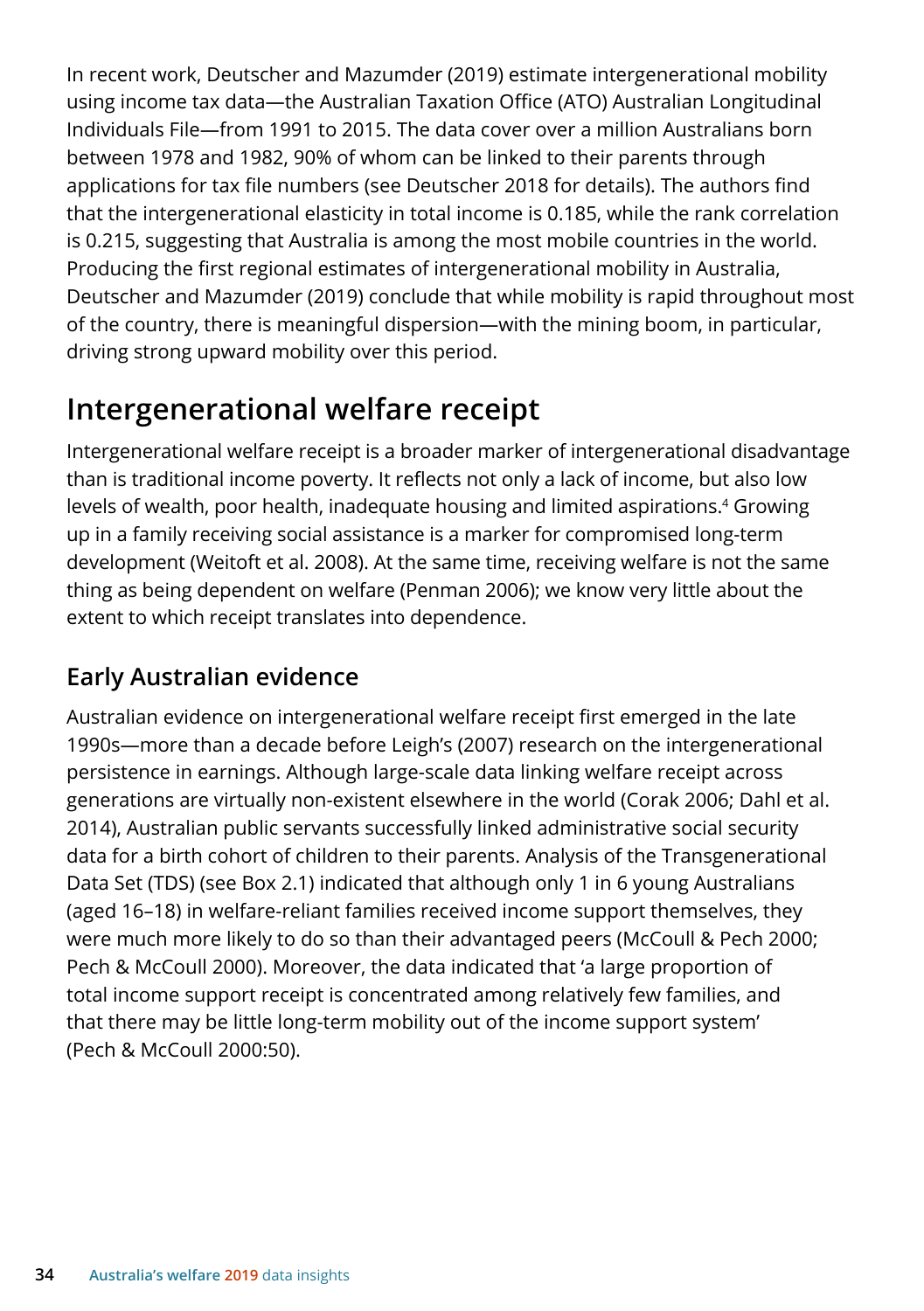#### **Box 2.1: The Transgenerational Data Set**

The TDS links the social security records of a birth cohort of young adults to those of their parents. Multiple versions of the TDS have been constructed over the years. The initial TDS was constructed in the 1990s and was the basis for the early work of departmental officers on intergenerational disadvantage (McCoull & Pech 2000; Pech & McCoull 2000). In the early 2000s, a second version of the data (TDS2) was created and matched to survey data as part of the Youth in Focus project which ended in 2008 (Breunig et al. 2009). In 2014, the TDS2 data were extended (referred to as TDS2-E) to include updated administrative records for the period 2008–2014.

In the intervening years, considerable effort has been devoted to identifying the ways that Australian welfare receipt is passed from one generation to the next. The Youth in Focus project linked survey data for a representative sample of Australian youth (aged 18–20) and their mothers to the family's intergenerational social security records updated to 2008 (TDS2) (Breunig et al. 2009). Analyses of Youth in Focus data have been particularly important in establishing that Australian young people in welfarereliant families: (i) engage in more risky behaviour (Cobb-Clark et al. 2012), though this is reduced with participation in extracurricular activities (Le 2013); (ii) are less likely to reside with, and receive any financial support from, their parents (Cobb-Clark & Gørgens 2014); (iii) are more socially isolated (Ryan & Sartbayeva 2011); and (iv) are more likely to be in favour of generous, publicly funded unemployment benefits (Barón et al. 2015). Each of these represents a potential pathway linking socioeconomic disadvantage across generations.

### **New Australian evidence**

While the early Australian research discussed above highlights crucial differences in the experiences of disadvantaged youth as they complete their education and prepare to enter the labour market, aged just 18–20, they are too young to be completely informative about the extent to which growing up in a welfare-reliant family is associated with long-term disadvantage in adulthood. A recent extension of the TDS2 (TDS2-E) (see Box 2.1) to include the years 2008–2014 is supporting new research which seeks to fill this gap by following disadvantaged youth into their mid-20s.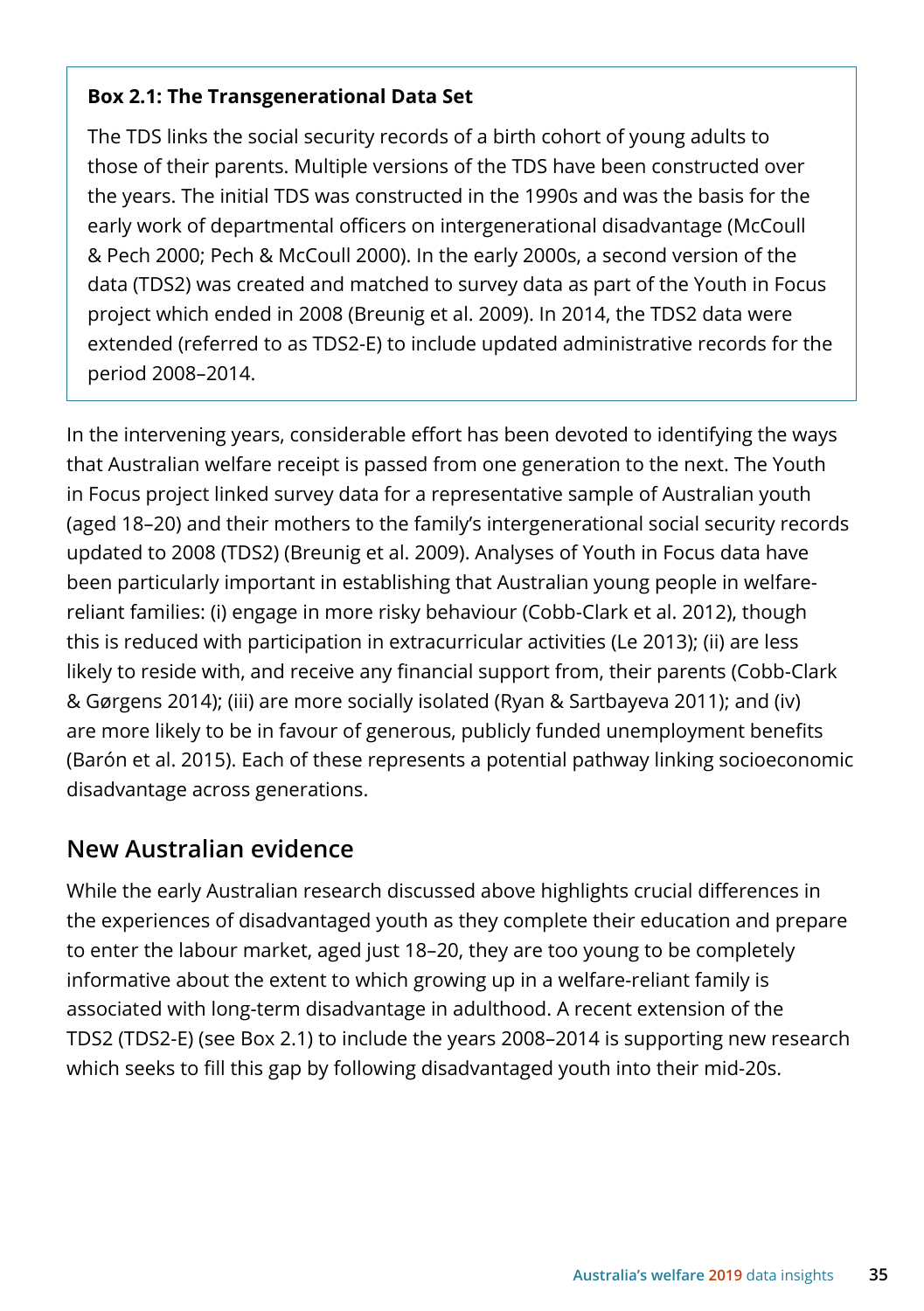Analysing TDS2-E data, Cobb-Clark and others (2017) find that 58.0% of young Australians receive welfare between the ages of 18 and 26 if their parents ever received welfare compared with 31.8% if they did not—a ratio of 1.8 (see Figure 2.1). Given that welfare receipt is concentrated at the younger end of this age range because of Youth Allowance, this ratio would rise if the focus were limited to those in their mid-20s. In comparison, Page (2004:231) estimates that women in the United States are 2.8 times more likely to receive welfare if their mothers also received welfare. Similarly, Stenberg (2000:231, Table 1) estimates that, in Sweden, the likelihood of adults receiving social assistance is approximately 2.5 times higher if their families received social assistance while they were growing up. The intergenerational correlation in welfare receipt varies across payment types, however, indicating that some forms of disadvantage may be more easily transferred from parents to children than others (see Figure 2.1).

## **Figure 2.1: Young Australians' chances of receiving welfare (aged 18–26) by parental welfare receipt**



*Source:* Cobb-Clark et al. 2017: Table 5.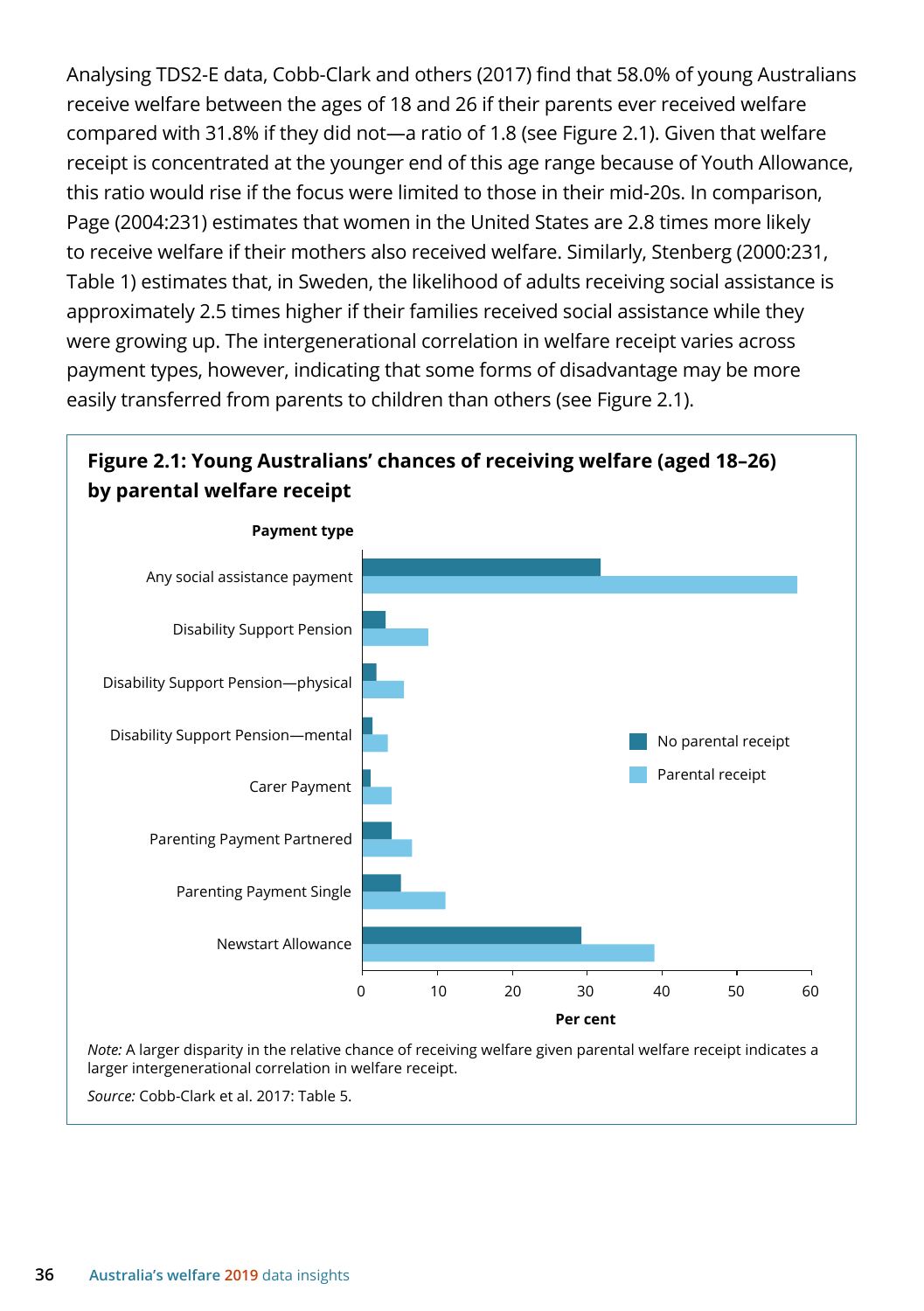Cobb-Clark and others (2017) also provide evidence that parental disability—particularly when related to mental health issues—is linked not just to higher rates of disability among their adult children, but also to a greater need for a range of welfare payments. Young adults are also much more likely to receive a range of welfare payments if they grow up in single- rather than couple-headed families receiving parenting payments, suggesting that family structure matters for intergenerational disadvantage. Finally, age matters; young people are 1.6 times more likely to receive unemployment payments before age 22 (1.3 times after age 22) if their parents received unemployment payments while they were growing up (Cobb-Clark et al. 2017).

On balance, this Australian evidence is consistent with the international literature. Dahl and others (2014) and Dahl and Gielen (2018), for example, also provide evidence of an intergenerational relationship in the take-up of disability benefits in Norway and the Netherlands. Similarly, Cobb-Clark and others (2017) estimate young people's likelihood of receiving single-parent payments is 2.2 times greater if their families also received single-parent payments. This is consistent with United States' evidence that children of separated parents are twice as likely to become single parents themselves (McLanahan & Sandefur 2009). Finally, the intergenerational correlation in Australian unemployment benefits is similar to that of men in Canada and Sweden (Cobb-Clark et al. 2017; Corak et al. 2004:255).

# **Moving forward**

There is clear evidence that Australian parents pass some part of their social and economic position on to their children. Social mobility is likely lower in Australia than in some developed countries (principally Scandinavian and Nordic countries) and higher than in others (most notably the United States). While this is good to know, 'obtaining precise and accurate estimates of intergenerational mobility can only inform relatively narrow understanding of equality of opportunity in Australia' (Murray et al. 2017:29).

Going forward, it will be important to move beyond international benchmarking exercises to develop a better understanding of the process underlying Australian social mobility. In particular, the emerging Australian evidence hints at several key pathways through which intergenerational disadvantage may be occurring—for example, family structure, parental disability and labour supply decisions (see Perales et al. 2014). There are no doubt others yet to be discovered.

Which lines of inquiry are pursued and which fall through the cracks will, in the end, be driven by the available data. Better data allow researchers to utilise more advanced methods and expand the scope of their investigations. Our understanding of social mobility in Australia is quickly evolving as the HILDA Survey and TDS data sets mature and other administrative data sets like the ATO Australian Longitudinal Individuals File become more widely available. Five of the 6 studies estimating Australian intergenerational earnings elasticities have been published in the past 3 years; all rely on these data.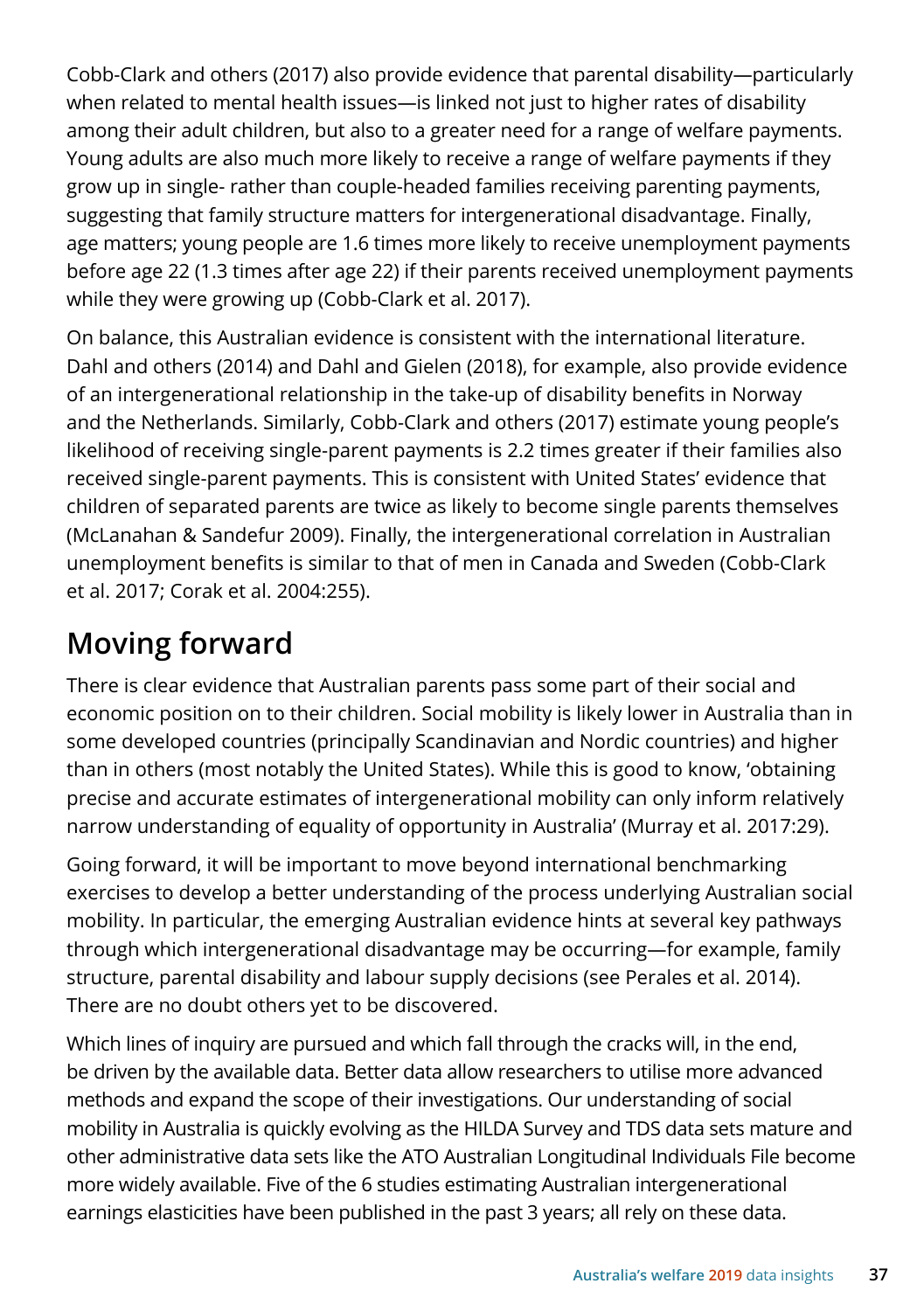On balance, the Australian data story is a positive one. We have several data sets—HILDA, TDS, Journeys Home, the Longitudinal Survey of Australian Children—which are both world-class and informative about intergenerational disadvantage in Australia. A lot of progress will continue to be made in the future by analysing these data. At the same time, investigating intergenerational disadvantage is methodologically challenging and data intensive. There is little doubt that access to richer and more varied data sources has afforded countries such as the United States and the United Kingdom with a much deeper understanding of intergenerational disadvantage than exists in Australia (see Perales et al. 2014).

In particular, while the international literature has begun to make strides in isolating causation from correlation using random (exogenous) variation in policy rules or administrative arrangements (see, for example, Dahl & Giesen 2018; Dahl et al. 2014; Edmark & Hanspers 2015; Hartley et al. 2017), this is yet to be done in Australia. The Australian evidence to date is strictly correlational. This limitation must be overcome. Correlational evidence is useful in telling us where to look for policy solutions; causal evidence is needed to tell us what those solutions in fact are. Linking administrative data sources like the TDS and ATO Australian Longitudinal Individuals File with data on program participation raises the possibility of establishing causality in a cost-effective way using quasi-experimental methods.

Importantly, we must remember that a positive intergenerational correlation in welfare receipt does not imply that poor children would have been better off had their parents not received social assistance. Intergenerational welfare correlations confound the beneficial effects of having additional financial resources with the harmful effects of the socioeconomic disadvantage that led to a need for welfare in the first place. Once children in welfare-reliant households are compared with equally disadvantaged children whose families did not receive welfare, there is little evidence that parental social assistance has a detrimental effect on children (Levine & Zimmerman 2005). Similarly, Cobb-Clark and others (2017) find that long-term exposure to social assistance as a child does not have the compounding effects on youth disadvantage that we might expect if there were a widespread welfare culture in Australia in which disadvantage is increasingly entrenched.

Finally, poor children experience a range of adult outcomes. 'There is nothing inevitable about socio-economic advantage or disadvantage being passed from one generation to another' (OECD 2018:17). Institutions are important in shaping intergenerational disadvantage. Families, labour markets, public policy and the broader national context all interact to drive the extent to which children's opportunities and outcomes depend on their family background (Corak 2013). The way that social and economic policy is designed, delivered and paid for, all matter for intergenerational mobility (d'Addio 2007; Fairbrother & Mahadevan 2016; Solon 2004; Whiteford 2015). It is crucial to translate the Australian evidence on intergenerational disadvantage into effective policy design.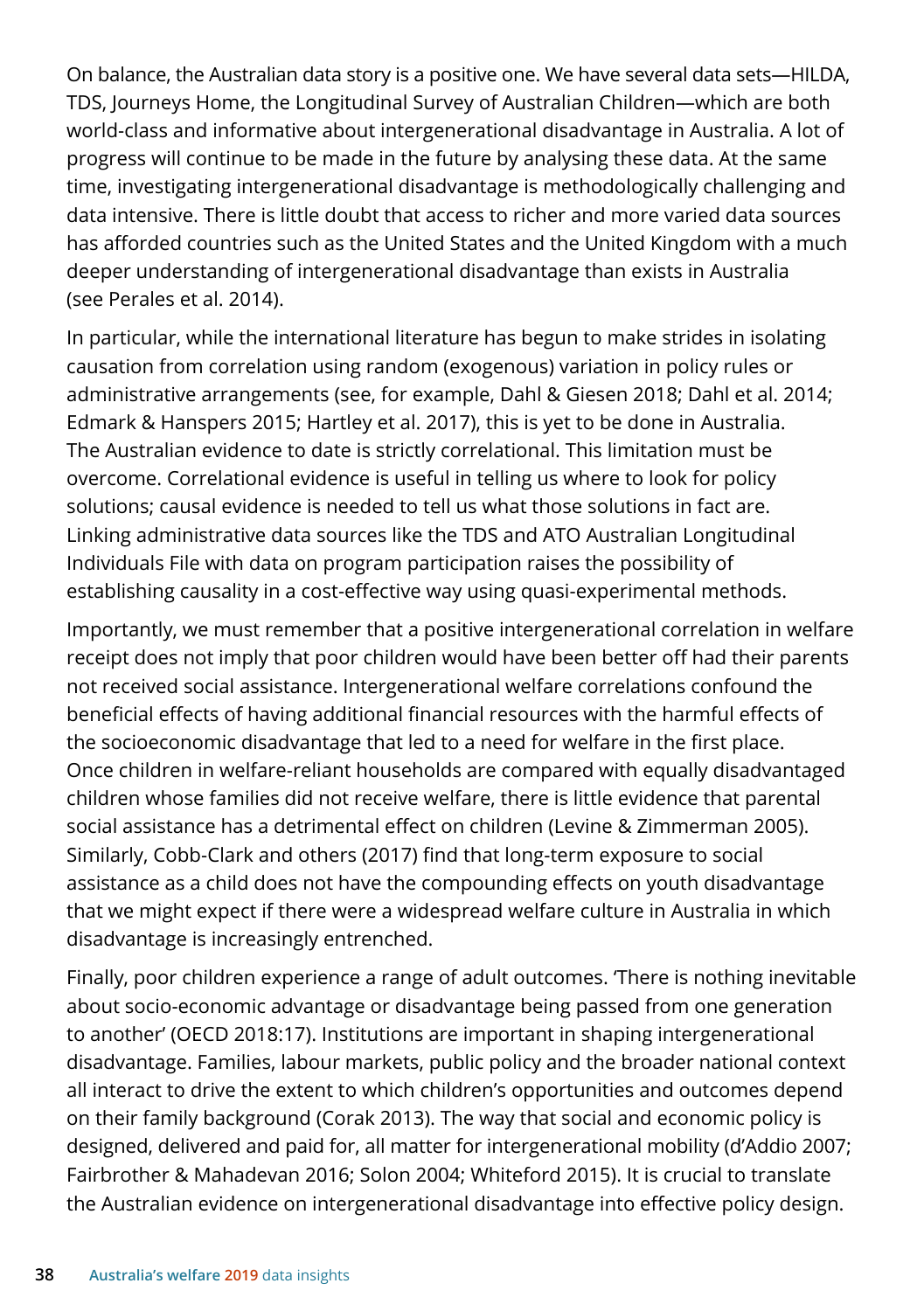# **Acknowledgments**

This research was supported by the Australian Research Council through the Centre of Excellence for Children and Families over the Life Course (project number CE140100027). The Centre is administered by the Institute for Social Science Research at the University of Queensland, with nodes at University of Western Australia, University of Melbourne and University of Sydney. Email: deborah.cobb-clark@sydney.edu.au. Telephone: +61435961387. Address: School of Economics, Level 5, Social Sciences Building, The University of Sydney, NSW 2006, Australia.

<sup>1</sup> For excellent reviews of the international research on the intergenerational transmission of socioeconomic status see Solon (1999, 2002); Corak (2006); d'Addio (2007); and Black and Devereaux (2011).

<sup>&</sup>lt;sup>2</sup> The imputation of fathers' earnings introduces measurement error which subjects estimates to attenuation bias, i.e., biases them towards zero.

<sup>&</sup>lt;sup>3</sup> Murray and others (2017) also compute rank correlation, which helps mitigate sample selection problems as negative and zero incomes can be included in the analysis.

<sup>4</sup> For reviews of the literature on intergenerational welfare receipt, see Moffitt (1992); Page (2004); and Black and Devereux (2011). For reviews of the Australian literature on intergenerational welfare receipt, see Penman (2006) and Perales and others (2014).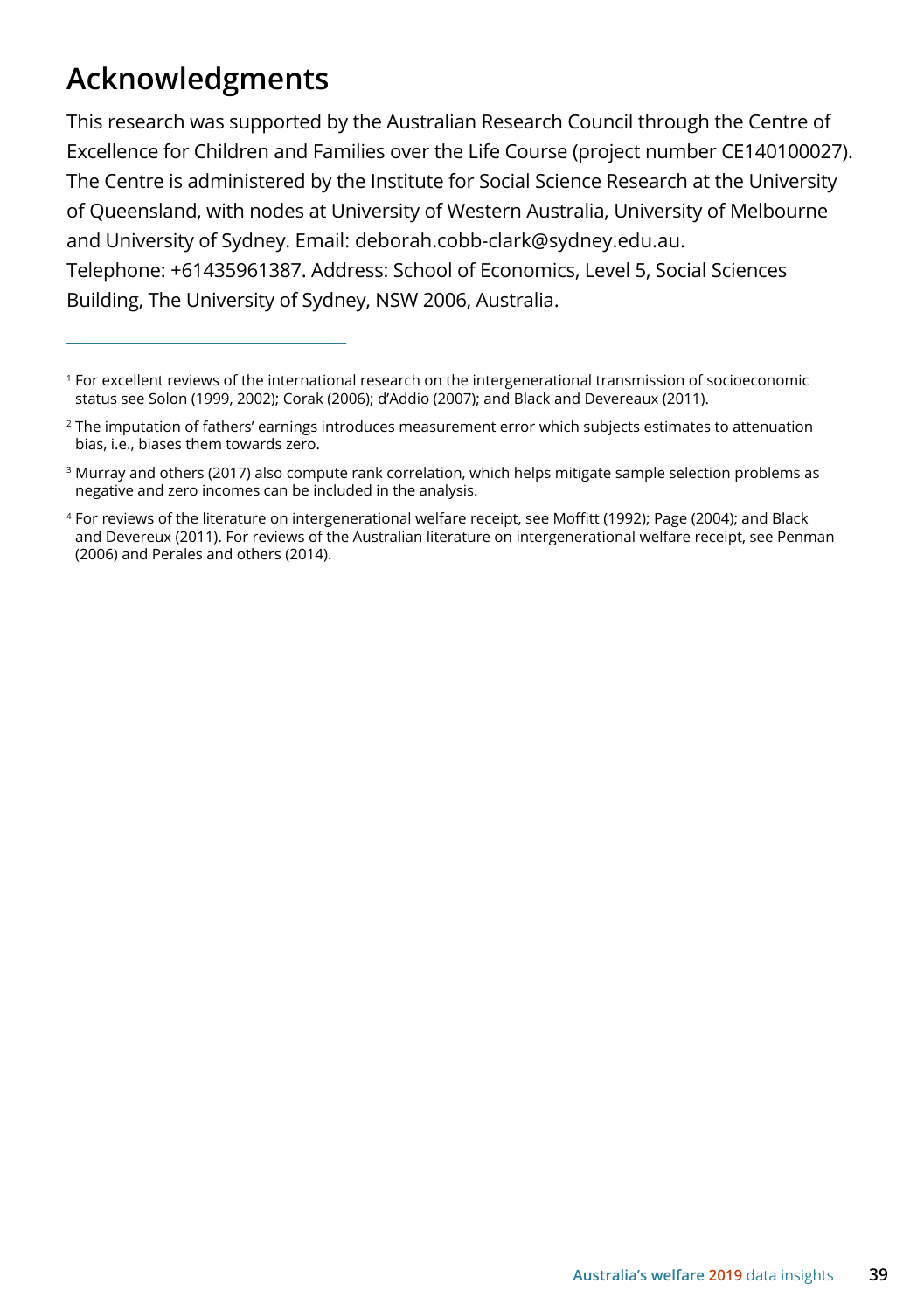| Paper                    | Data                                                                                                                                                                                                                                                                                                                                                                                         | <b>Empirical strategy</b>                                                                                                                                                                                                                                                                                                                                                                                                         | Results                                                                                                                                                                                                                    |
|--------------------------|----------------------------------------------------------------------------------------------------------------------------------------------------------------------------------------------------------------------------------------------------------------------------------------------------------------------------------------------------------------------------------------------|-----------------------------------------------------------------------------------------------------------------------------------------------------------------------------------------------------------------------------------------------------------------------------------------------------------------------------------------------------------------------------------------------------------------------------------|----------------------------------------------------------------------------------------------------------------------------------------------------------------------------------------------------------------------------|
| Leigh 2007               | (1973), National Social Science<br>reported earnings, aged 25-54.<br>Survey (1987) and 4 waves of<br>Mobility in Australia Project<br>used for United States (US)<br>Sample: Employed men with<br>HILDA Survey (2001-2004).<br>Dynamics (PSID) (2001) is<br>Data: Social Stratification<br>in Australia (1965), Social<br>Panel Study of Income<br>benchmarking.<br>$\sim$<br>$\overline{ }$ | of a 40 year old with the same<br>the predicted hourly earnings<br>(IGE): Ordinary least squares<br>variables is used to estimate<br>earnings are imputed using<br>1. Imputation: Father's hourly<br>imputed father's earnings.<br>earnings (log) and control<br>2. Intergenerational elasticity<br>(OLS) regression of son's<br>IGE. IGE is coefficient on<br>hourly earnings (log) on<br>father's imputed hourly<br>occupation. | mobility is higher in Australia.<br>(Australia, 2004) versus 0.325<br>1. Preferred estimate: 0.2-0.3 if<br>(US, 2001). Result suggests<br>intergenerational earnings<br>true US IGE is 0.4-0.6.<br>2. US comparison: 0.181 |
| Mendolia & Siminksi 2016 | who report positive earnings,<br>(2001-2012) and US data are<br>4 waves of PSID (2001, 2003,<br>12 waves of HILDA Survey<br>Samples: Men aged 25-54<br>Data: Australian data are<br>occupation and father's<br>2005, 2007).<br>occupation.<br>$\sim$<br>$\overline{ }$                                                                                                                       | measurement error problems<br>the method of Leigh (2007).<br>benchmarks to circumvent<br>1. Imputation: Predict father's<br>earnings using method of<br>2. /GE: Unadjusted IGE using<br>Adjusted IGE using US<br>(attenuation bias).<br>Leigh (2007).                                                                                                                                                                             | adjusted IGE based on US<br>0.350 (Australia adjusted),<br>1. Preferred estimate: 0.350<br>2. Pooled estimates: 0.227<br>(Australia unadjusted)<br>$0.306$ (US estimate).<br>benchmarking).                                |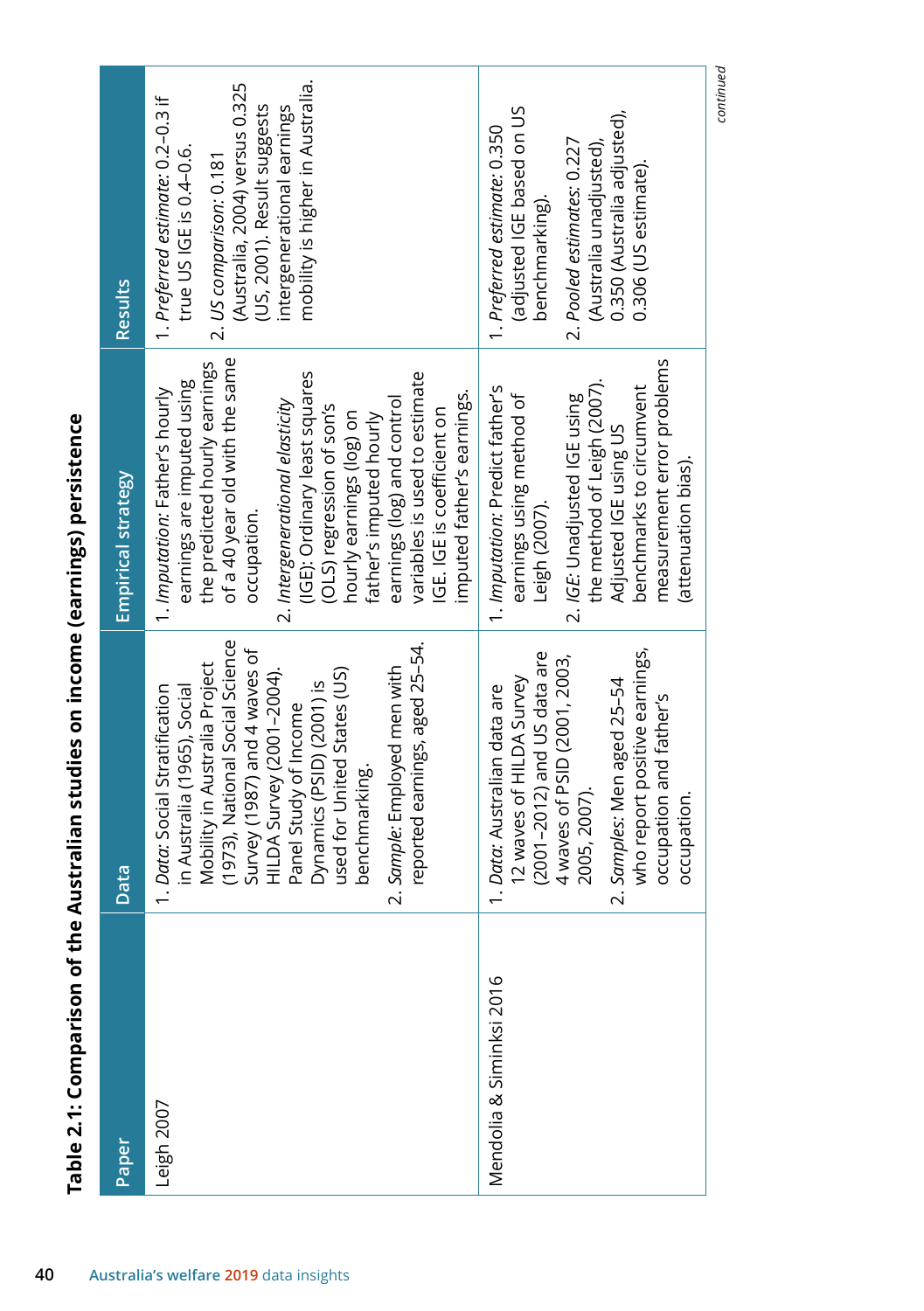| Results                   | d. Daughter-mother: 0.151.<br>c. Daughter-father: 0.081<br>b. Son-mother: 0.160<br>a. Son-father: 0.202<br>1. Preferred estimates:                                                                                                                                                                                                     | 1. Preferred estimates: 0.24-0.28<br>2. Different earnings measures:<br>b. Weekly IGE range:<br>c. Annual IGE range:<br>a. Hourly IGE range:<br><b>IGE for Australia.</b><br>$0.24 - 0.28$<br>$0.18 - 0.24$<br>$0.17 - 0.23$                                                                                                                                                                                                                                                                                          |
|---------------------------|----------------------------------------------------------------------------------------------------------------------------------------------------------------------------------------------------------------------------------------------------------------------------------------------------------------------------------------|-----------------------------------------------------------------------------------------------------------------------------------------------------------------------------------------------------------------------------------------------------------------------------------------------------------------------------------------------------------------------------------------------------------------------------------------------------------------------------------------------------------------------|
| <b>Empirical strategy</b> | 13-year average hourly wages<br>2. IGE: IGE with respect to father/<br>same method as Leigh (2007).<br>(2007). Key difference is that<br>earnings are imputed using<br>earnings are measured as<br>1. Imputation: Mother/father<br>a similar method to Leigh<br>mother earnings uses the<br>to account for transitory<br>fluctuations. | from between effects model<br>based on weekly and annual<br>earnings. Father's age when<br>controls. Also estimates IGE<br>are used to predict father's<br>son's age (centred at 40) as<br>than assume age 40. Such<br>reliable as cannot control<br>that includes father's and<br>specification attempts to<br>minimise measurement<br>1. Imputation: Coefficients<br>son is 14 is used rather<br>earnings; deemed less<br>random effects model<br>2. IGE: Estimated using a<br>for hours worked.<br>error problems. |
| Data                      | source of income. The samples<br>30-54 with positive weekly<br>1. Data: 13 waves of HILDA<br>2. Samples: Individuals aged<br>earnings in their primary<br>are divided by gender.<br>Survey (2001-2013).                                                                                                                                | aged 30-54 with positive<br>1. Data: 13 waves of HILDA<br>2. Sample: Employed men<br>earnings and report<br>Survey (2001-2013).<br>analytical variables.                                                                                                                                                                                                                                                                                                                                                              |
| Paper                     | Fairbrother & Mahadevan 2016                                                                                                                                                                                                                                                                                                           | Huang et al. 2016                                                                                                                                                                                                                                                                                                                                                                                                                                                                                                     |

Table 2.1 (continued): Comparison of the Australian studies on income (earnings) persistence **Table 2.1 (continued): Comparison of the Australian studies on income (earnings) persistence** *continued*

continued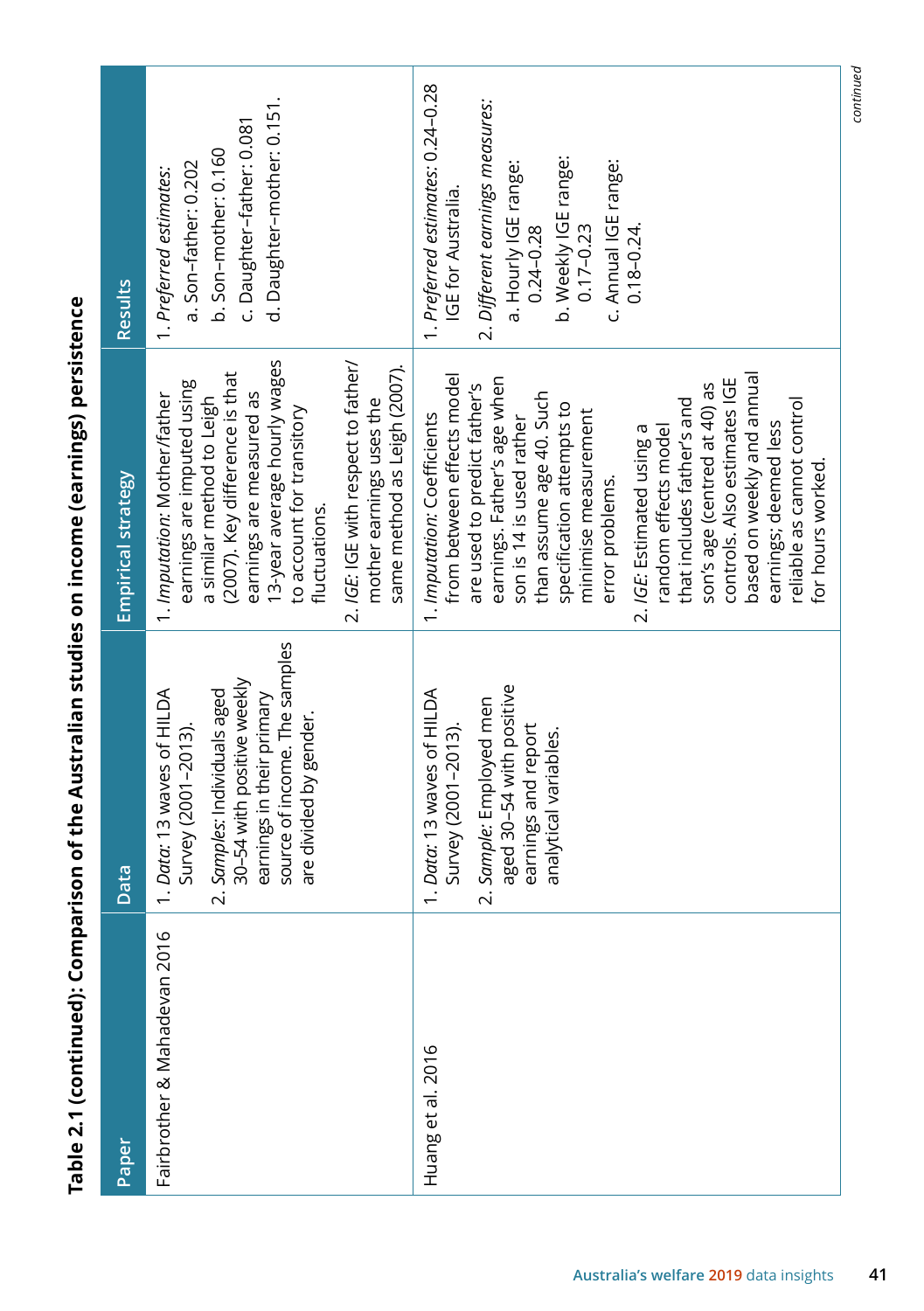| <b>Results</b>                                        | a. IGE: 0.409 (gross household<br>with obtaining parental earnings.<br>measurement error associated<br>Authors suggest this is due to<br>2. Estimation based on hourly<br>b. Rank correlation: 0.273.<br>b. Rank correlation: 0.151.<br>income, adjusted for<br>attenuation bias)<br>1. Preferred estimates:<br>a. IGE: 0.096<br>earnings:<br>(IGE does not), which mitigates<br>(quadratic) and a child gender<br>regression of child's percentile<br>child gender indicator. Allows<br>1. IGE: OLS regression of child's<br>(log), child and parent's ages<br>parent's household income<br>parent's age (quadratic) and<br>for zero or negative income<br>household income (log) on<br>sample-selection problems.<br>corresponding measure,<br>distribution on parent's<br>2. Rank correlation: OLS<br>rank in child income | intergenerational income mobility:<br>a. IGE: 0.185 (individual total<br>Authors find some regional<br>b. Rank correlation: 0.215.<br>differences in mobility.<br>2. Regional estimates of<br>1. Preferred estimates:<br>pre-tax income)<br>regression of child's percentile<br>1. IGE: OLS regression of child's<br>parental household income<br>(log) and financial year of<br>income (log) on average<br>distribution on parent's<br>2. Rank correlation: OLS<br>rank in child income<br>birth indicators. |
|-------------------------------------------------------|-------------------------------------------------------------------------------------------------------------------------------------------------------------------------------------------------------------------------------------------------------------------------------------------------------------------------------------------------------------------------------------------------------------------------------------------------------------------------------------------------------------------------------------------------------------------------------------------------------------------------------------------------------------------------------------------------------------------------------------------------------------------------------------------------------------------------------|---------------------------------------------------------------------------------------------------------------------------------------------------------------------------------------------------------------------------------------------------------------------------------------------------------------------------------------------------------------------------------------------------------------------------------------------------------------------------------------------------------------|
| <b>Empirical strategy</b><br>ata<br>$\mathbf{\Omega}$ | indicator.<br>measurement error problems<br>parent-child pairs. Direct use<br>of parent-child pairs avoids<br>associated with imputation.<br>Data: 15 waves of HILDA<br>Sample: Data use 489<br>Survey (2001-2015).<br>$\dot{\sim}$                                                                                                                                                                                                                                                                                                                                                                                                                                                                                                                                                                                           | in Australia through 2015 and<br>Sample: People born between<br>1 July 1978 and 30 June 1982<br>Data: ATO intergenerational<br>number, remained resident<br>who registered for a tax file<br>could be matched to their<br>data (1991–2015).<br>parents (90%).<br>$\sim$                                                                                                                                                                                                                                       |
| Paper                                                 | Murray et al. 2017                                                                                                                                                                                                                                                                                                                                                                                                                                                                                                                                                                                                                                                                                                                                                                                                            | $\overline{\Omega}$<br>Deutscher & Mazumder 201                                                                                                                                                                                                                                                                                                                                                                                                                                                               |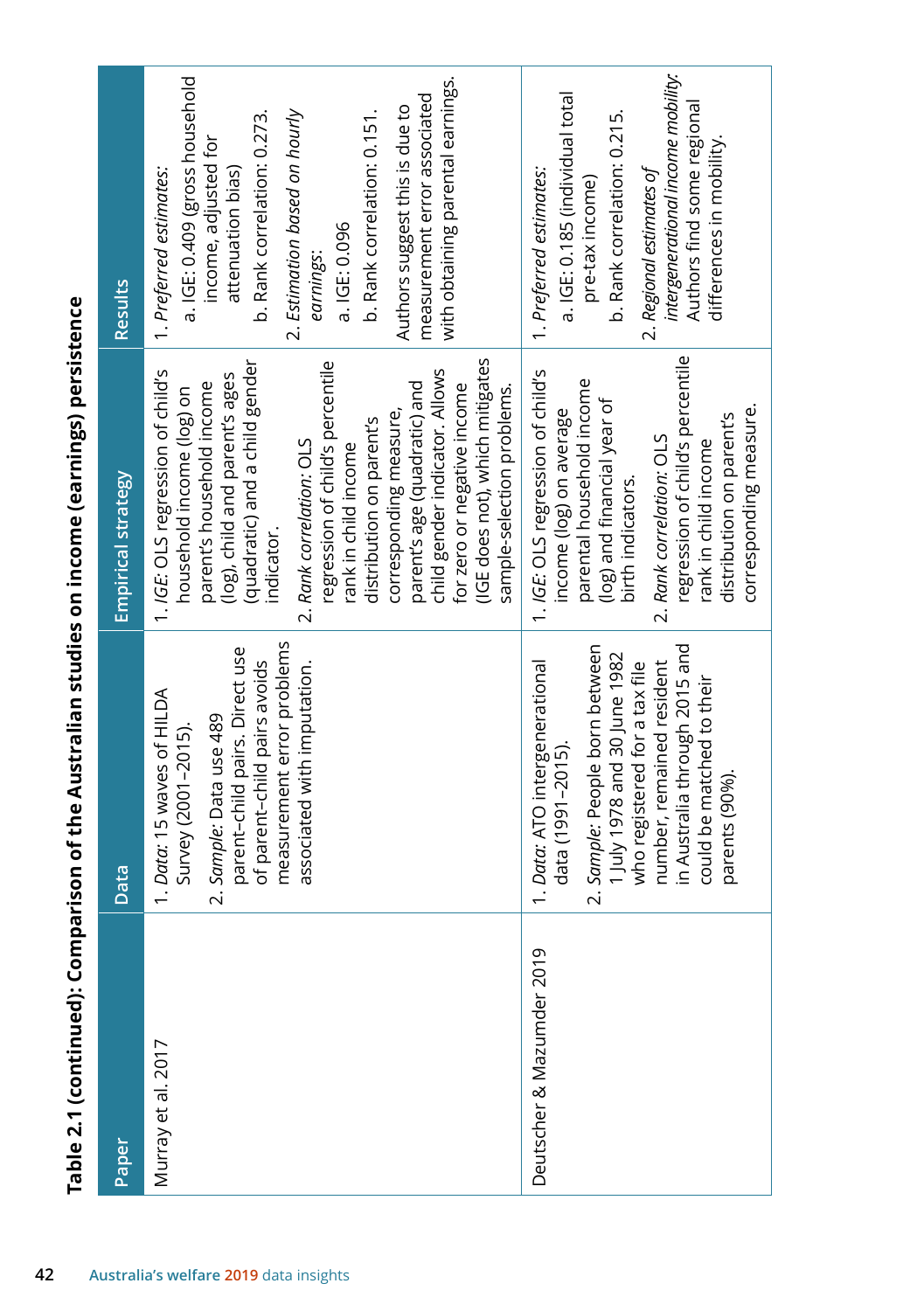# **References**

ABS (Australian Bureau of Statistics) 2019. Household income and wealth, Australia, 2017–18. Media release, 12 July 2019. ABS cat. no. 6523.0. Canberra: ABS. Viewed 12 July 2019, <https://www.abs.gov.au/ausstats/abs@.nsf/mf/6523.0>.

Barón JD, Cobb-Clark DA & Erkal N 2015. Cultural transition and the intergenerational correlation in welfare receipt. Southern Economic Journal 82(1):208–34.

Black SE & Devereux P 2011. Recent developments in intergenerational mobility. In: Ashenfelter O & Card D (eds). Handbook of labor economics. Vol. 4B. Amsterdam: Elsevier, 1487–542.

Bowles S & Gintis H 2002. The inheritance of inequality. Journal of Economic Perspectives 16(3):3–30.

Breunig R, Cobb-Clark D, Gørgens T, Ryan C & Sartbayeva A 2009. User's guide to the Youth in Focus data version 2.0. Youth in Focus project discussion paper no. 8. Canberra: Research School of Social Sciences, Australian National University. Viewed 30 May 2019, <https://www.rse.anu.edu.au/media/381974/yif\_user\_guide\_20\_10dec2009.pdf>.

Chetty R, Hendren N, Kline P & Saez E 2014. Where is the land of opportunity? The geography of intergenerational mobility in the United States. Quarterly Journal of Economics 129(4):1553–623.

Cobb-Clark DA, Dahmann SC, Salamanca N & Zhu A 2017. Intergenerational disadvantage: learning about equal opportunity from social assistance receipt. IZA (Institute of Labor Economics) discussion paper no. 11070. Bonn: IZA. Viewed 30 May 2019, <https://www.iza.org/publications/dp/11070>.

Cobb-Clark DA & Gørgens T 2014. Parents' economic support of young-adult children: do socioeconomic circumstances matter? Journal of Population Economics 27(2):447–71.

Cobb-Clark DA, Ryan C & Sartbayeva A 2012. Taking chances: the effect of growing up on welfare on the risky behavior of young people. Scandinavian Journal of Economics 114(30):729–55.

Corak M 2006. Do poor children become poor adults? Lessons from a cross-country comparison of generational earnings mobility. In: Creedy J & Kalb G (eds). Dynamics of inequality and poverty (Research on economic inequality. Vol. 13). Bingley, UK: Emerald Group Publishing, 143–88.

Corak M 2013. Income inequality, equality of opportunity, and intergenerational mobility. Journal of Economic Perspectives 27(3):79–102.

Corak M, Gustafsson B & Österberg T 2004. Intergenerational influences on the receipt of unemployment insurance in Canada and Sweden. In: Corak M (ed.). Generational income mobility in North America and Europe. Cambridge, UK: Cambridge University Press, 245–88.

d'Addio AC 2007. Intergenerational transmission of disadvantage: mobility or immobility across generations? A review of the evidence for OECD countries. OECD social, employment and migration working papers no. 52. Paris: OECD. Viewed 30 May 2019, <http://www.oecd.org/els/38335410.pdf>.

Dahl GB & Gielen AC 2018. Intergenerational spillovers in disability insurance. NBER (National Bureau of Economic Research) working paper no. 24296. Cambridge, MA: NBER. Viewed 30 May 2019, <https://www.nber.org/papers/w24296>.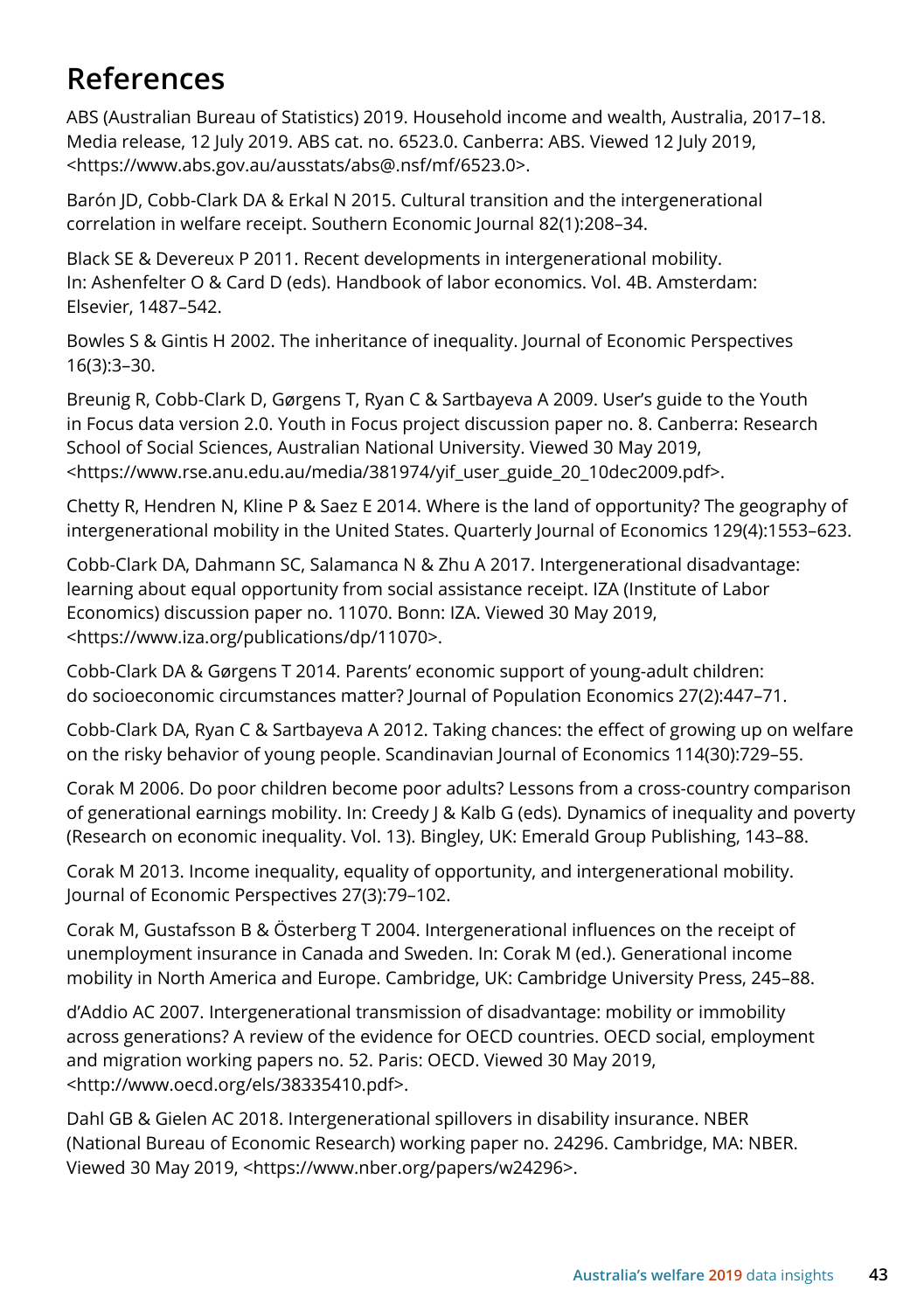Dahl GB, Kostøl AR & Mogstad M 2014. Family welfare cultures. Quarterly Journal of Economics 129(4):1711–52.

Deutscher N 2018. Place, jobs, peers and the teenage years: exposure effects and intergenerational mobility. Tax and Transfer Policy Institute working paper no. 10/2018. Canberra: Tax and Transfer Policy Institute, Australian National University. Viewed 30 May 2019, <https://taxpolicy.crawford. anu.edu.au/publication/ttpi-working-papers/12673/place-jobs-peers-and-teenage-years-exposureeffects-and>.

Deutscher N & Mazumder B 2019. Intergenerational mobility in Australia: national and regional estimates using administrative data. Life Course Centre working paper no. 2019-02. Brisbane: Life Course Centre. Viewed 30 May 2019, <https://www.lifecoursecentre.org.au/research/ journal-articles/working-paper-series/intergenerational-mobility-in-australia-national-andregional-estimates-using-administrative-data/>.

Edmark K & Hanspers K 2015. Is welfare dependency inherited? Estimating the causal welfare transmission effects using Swedish sibling data. European Journal of Social Security 17(3):338–60.

Fairbrother D & Mahadevan R 2016. Do education and sex matter for intergenerational earnings mobility? Some evidence from Australia. Australian Economic Paper 55(3):212–26.

Hartley RP, Lamarche C & Ziliak JP 2017. Welfare reform and the intergenerational transmission of dependence. IZA (Institute of Labor Economics) discussion paper no. 10942. Bonn: IZA. Viewed 30 May 2019, <https://www.iza.org/publications/dp/10942>.

Huang Y, Perales F & Western M 2016. A land of the 'fair go'? Intergenerational earnings elasticity in Australia. Australian Journal of Social Issues 51(3):361–81.

Keeley B 2015. Income inequality: the gap between rich and poor. Paris: OECD Publishing.

Le T 2015. Does participation in extracurricular activities reduce risky behaviour? Melbourne Institute working paper no. 35/13. Parkville: Melbourne Institute of Applied Economic and Social Policy, University of Melbourne. Viewed 30 May 2019, <https://melbourneinstitute.unimelb.edu.au/ publications/working-papers/search/result?paper=2156483>.

Leigh A 2007. Intergenerational mobility in Australia. The B.E. Journal of Economic Analysis and Policy 7(2):Article 6.

Levine PB & Zimmerman DJ 2005. Children's welfare exposure and subsequent development. Journal of Public Economics 89(1):31–56.

McCoull F & Pech J 2000. Trans-generational income support dependence in Australia: early evidence. In: Saunders P (ed.). Reforming the Australian welfare state. Melbourne: Australian Institute of Family Studies, 91–111.

McLanahan S & Sandefur G 2009. Growing up with a single parent: what hurts, what helps. Cambridge, MA: Harvard University Press.

Mazumder B 2005. Fortunate sons: new estimates of intergenerational mobility in the United States using social security earnings data. Review of Economics and Statistics 87(2):235–55.

Mendolia S & Siminski P 2016. New estimates of intergenerational mobility in Australia. Economic Record 92(298):361–73.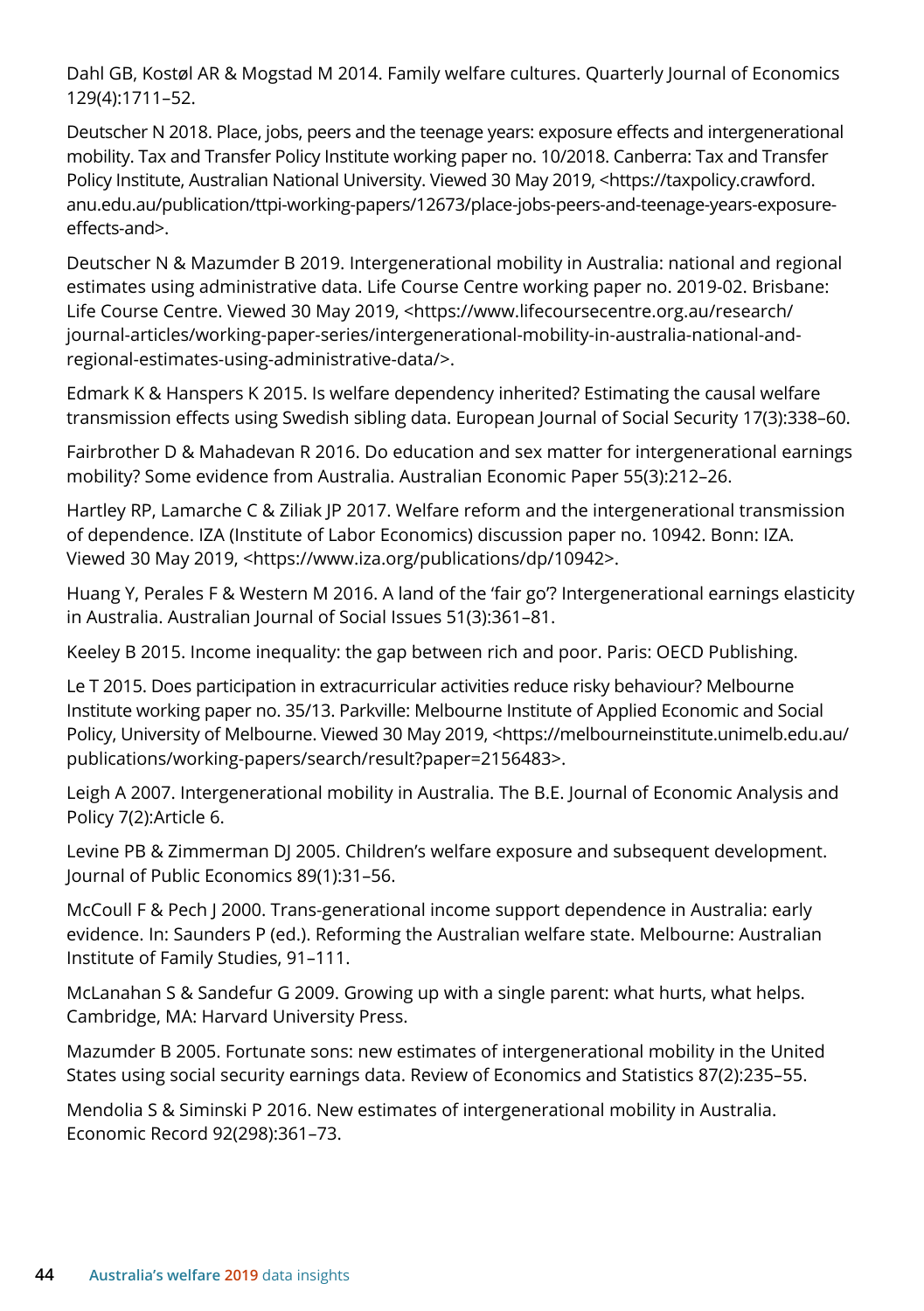Moffitt R 1992. Incentive effects of the U.S. welfare system: a review. Journal of Economic Literature 30(1):1–61.

Murray C, Clark R, Mendolia S & Siminski P 2017. Direct measures of intergenerational income mobility for Australia. IZA (Institute of Labor Economics) discussion paper no. 11020. Bonn: IZA. Viewed 30 May 2019, <https://www.iza.org/publications/dp/11020>.

OECD (Organisation for Economic Co-operation and Development) 2017. The productivityinclusiveness nexus. Paris: OECD Publishing.

OECD 2018. A broken social elevator? How to promote social mobility. Paris: OECD Publishing.

Page ME 2004. New evidence on the intergenerational correlation in welfare participation. In: Corak M (ed.). Generational income mobility in North America and Europe. Cambridge, UK: Cambridge University Press, 226–44.

Pech J & McCoull F 2000. Transgenerational welfare dependence: myths and realities. Australian Social Policy 2000:43–68.

Penman R 2006. Psychosocial factors and intergenerational transmission of welfare dependency: a review of the literature. Australian Social Policy 2006:85–107.

Perales F, Higginson A, Baxter J, Western M, Zubrick SR & Mitrou F 2014. Intergenerational welfare dependency in Australia: a review of the literature. Life Course Centre working paper no. 2014-09. Brisbane: Life Course Centre. Viewed 30 May 2019, <https://www.lifecoursecentre. org.au/research/journal-articles/working-paper-series/intergenerational-welfare-dependencyin-australia-a-review-of-the-literature/>.

Ryan C & Sartbayeva A 2011. Young Australians and social inclusion. Australian Social Policy Journal 10:1–26.

Solon G 1992. Intergenerational income mobility in the United States. American Economic Review 82(3):393–408.

Solon G 1999. Intergenerational mobility in the labor market. In: Aschenfelter O & Card D (eds). Handbook of labor economics. Vol. 3A. Amsterdam: Elsevier, 1761–800.

Solon G 2002. Cross-country differences in intergenerational earnings mobility. Journal of Economic Perspectives 16(3):59–66.

Solon G 2004. A model of intergenerational mobility variation over time and place. In: Corak M (ed.). Generational income mobility in North America and Europe. Cambridge, UK: University Press, 38–47.

Stenberg S 2000. Inheritance of welfare recipiency: an intergenerational study of social assistance. Journal of Marriage and the Family 62(1):228–39.

UNDP (United Nations Development Programme) 2013. Humanity divided: confronting inequality in developing countries. New York: UNDP, Bureau for Development Policy. Viewed 30 May 2019, <http://www.undp.org/content/undp/en/home/librarypage/povertyreduction/humanity-divided--confronting-inequality-in-developing-countries.html>.